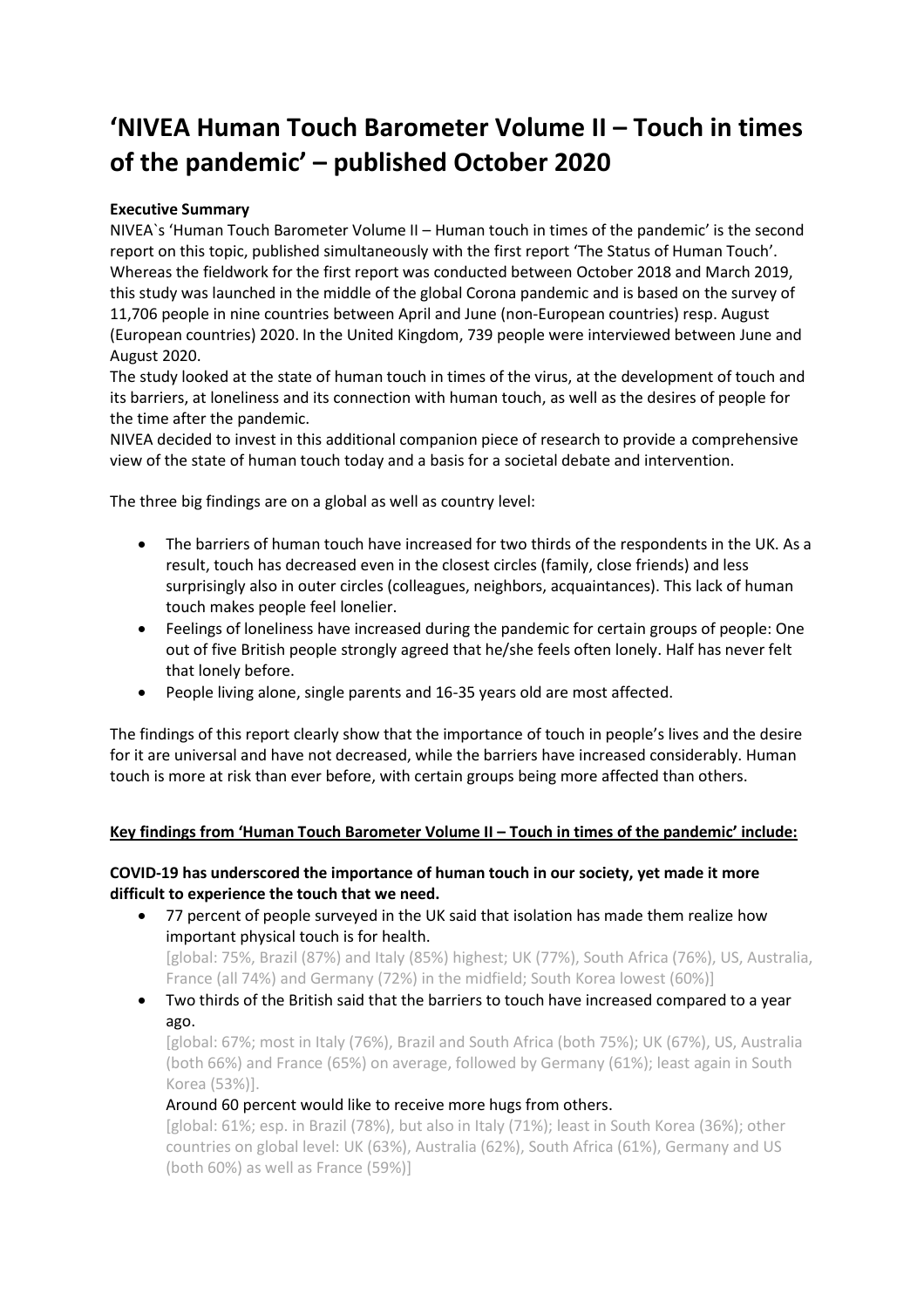• Three out of four people in the UK state that they now avoid touch rituals like handshakes, kissing or short hugs.

[global: 81%; again, most in Brazil (92%), but many also in South Africa (88%) and Italy (87%); other countries follow: France (81%), Australia and UK (both 78%), Germany (77%), US (75%) and South Korea (73%)]

• Every third British person said that the current level of human touch within their inner circles (family and close friends) is too low.

[global: 33%; with highest shares in Germany (38%) and South Africa (36%), closely followed by South Korea and UK (both 34%), Australia (33%), Italy (32%), France (30%), US and Brazil (both 29%)]

• Inner circle touch has decreased for about 40 percent [global: 38%; but most in Italy (44%) as well as South Africa, South Korea and UK (all 41%); France (39%) and Australia (36%) on global level; Germany (34%), Brazil (33%) and US (28%) at least slightly below],

while outer circle touch (acquaintances, neighbors, colleagues) has decreased for 35 percent in the UK.

A decline is especially evident in countries such as Italy (51%), South Korea (49%) and South Africa (46%), where lockdown measures were strictly enforced. It is also a reflection of the touch-friendliness in the respective culture before the pandemic.

[global: 40%; lowest decline in the US (30%); but low also in Germany and Australia (both 33%) and UK (35%); Brazil (40%) and France (41%) in the midfield]

## **Loneliness and touch are strongly linked, and some groups are more vulnerable than others.**

• 54 percent of the British respondents experience feelings of loneliness.

[global: 46%; most lonely people can be found in UK (54%) and South Africa (51%), closely followed by Australia (49%), Italy (48%) and the US (47%); lower shares in Brazil (43%), South Korea (41%), Germany (39%) and France (37%)]

19 percent even strongly agreed, that loneliness is a regular companion.

[global: 16%; countries in descending order: South Africa (20%), UK (19%), US (18%), Australia and Brazil (both 17%), Italy (15%), Germany (14%), France (12%) and South Korea (11%)]

• A bit more than half of the people in the UK said that the isolation has made them feel lonelier than ever before in their lives.

[global: 49%; Brazil (60%) in lead, followed by South Africa (54%), Italy and UK (both 53%) as well as US (52%); Australia (48%) on global, average; Germany (45%), France (43%) and South Korea (34%) represent the lower end]

- 92 percent agreed that a lack of touch can make us feel lonely. [global: 87%; particularly true for Italy (94%), but most other countries follow close by: UK (92%), France (91%), Brazil (90%), Germany (89%), US and Australia (both 88%), as well as South Africa (86%) – only in South Korea, opinion is less shared (66%)]
- About 80 percent of those respondents in the UK who indicated that they often feel lonely would like to receive more hugs from others [global: 81%; highest request in Brazil (90%), Germany (87%) and Italy (86%); around average: Australia (83%), US and UK (both 82%), South Africa (81%) and France (79%); least desire in South Korea (59%)], compared to 41 percent of those who said that they do not feel lonely. [global: 45%; clearly most in Brazil (69%) and Italy (58%); only few in South Korea (19%);

other countries close to global level: France (46%), Germany (43%), Australia and South Africa (42%) as well as US and UK (both 41%)]

• Singles and single parents are having a hard time. For four out of five people who live alone in the UK, physical touch is not a daily occurrence in their lives.

[global: 76%; especially visible in South Africa (86%), Australia and UK (both 84%) as well as